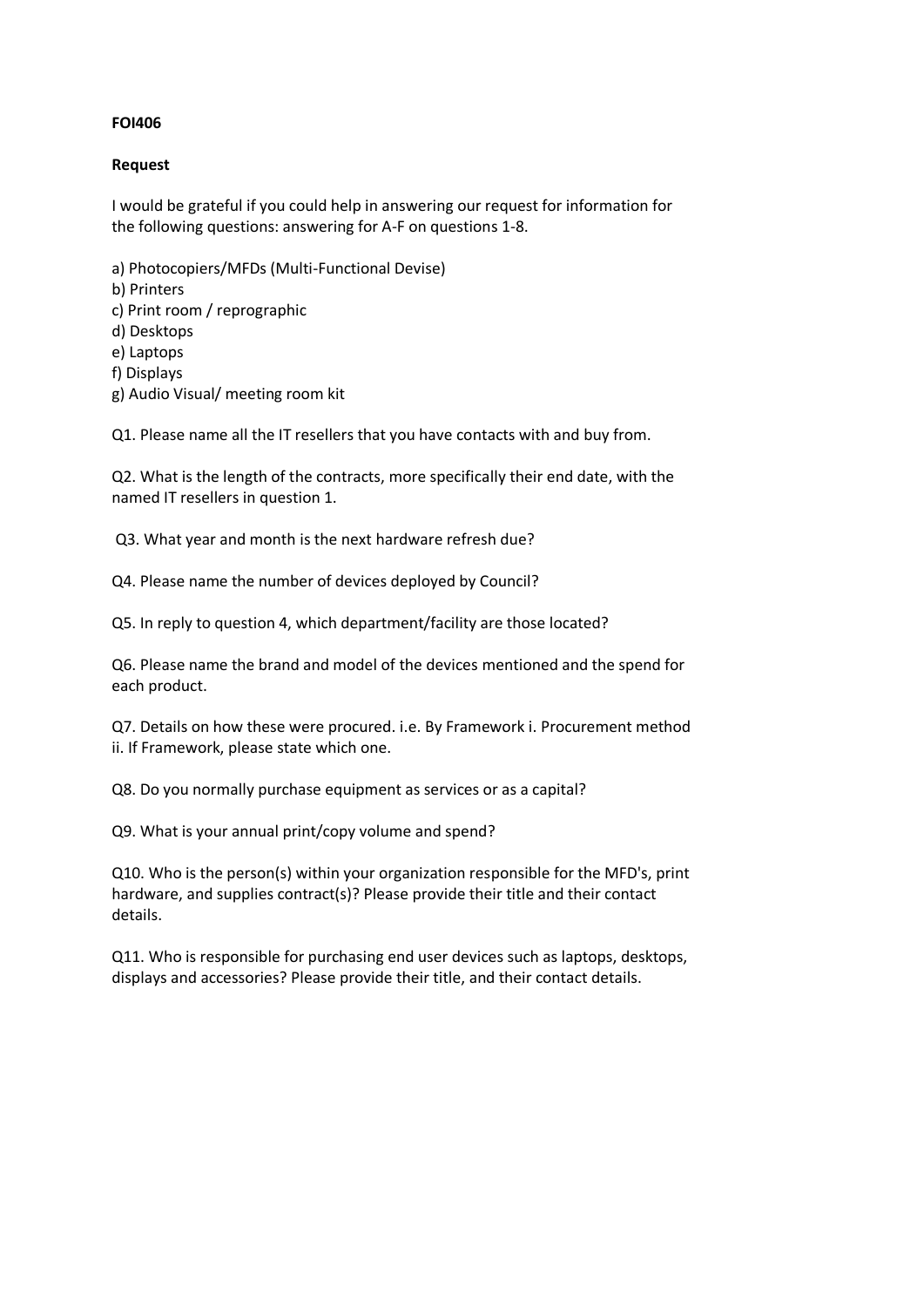#### **Response**

**Q1. Please name all the IT resellers that you have contacts with and buy from. a)Photocopiers/MFDs (Multi-Functional Devise) b) Printers c) Print room / reprographic d) Desktops e) Laptops f) Displays g) Audio Visual/ meeting room kit**

The Trust is unable to provide a response to this question as the requested data has not been recorded within our system.

## **Q2. What is the length of the contracts, more specifically their end date, with the named IT resellers in question 1. a)Photocopiers/MFDs (Multi-Functional Devise)**

The contract is with Xerox.

Contracts start date: May 2019

Contract end date: April 2023

#### **b) Printers**

The contract is with Xerox.

Contract start date: May 2019

Contract end date: April 2023

### **c) Print room / reprographic**

Not Applicable- the Trust does not have a print room / **reprographic**.

**d) Desktops**

No Contract

**e) Laptops**

No Contract

**f) Displays**

No Contract

**g) Audio Visual/ meeting room kit**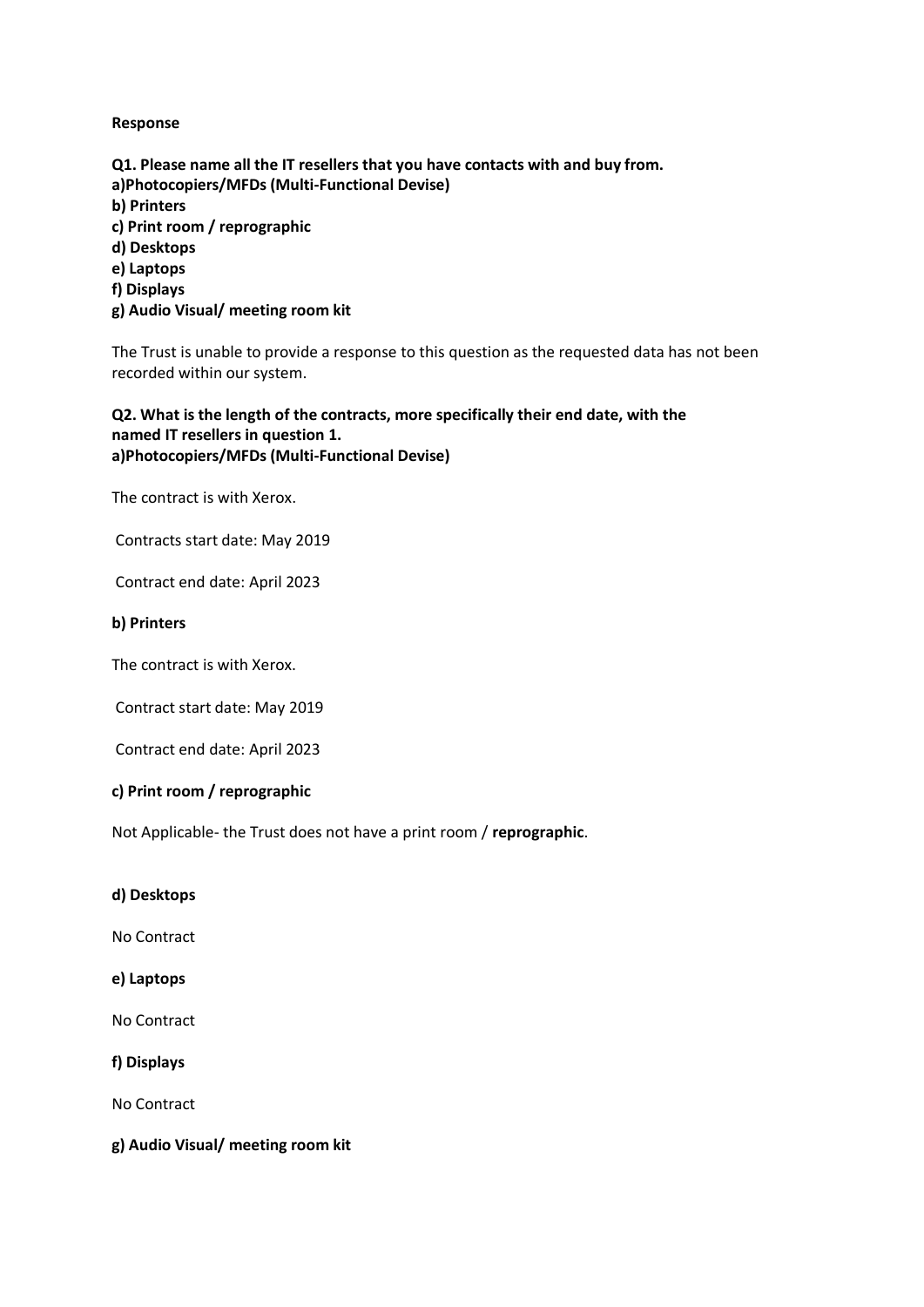No Contract

# **Q3. What year and month is the next hardware refresh due? a)Photocopiers/MFDs (Multi-Functional Devise)**

Not Applicable

#### **b) Printers**

Not Applicable

#### **c) Print room / reprographic**

Not Applicable

**d) Desktops**

Not Applicable

**e) Laptops**

Not Applicable

**f) Displays**

Not Applicable

### **g) Audio Visual/ meeting room kit**

None

**Q4. Please name the number of devices deployed by Council? a) Photocopiers/MFDs (Multi-Functional Devise)**

181

**b) Printers**

353

# **c) Print room / reprographic**

None

**d) Desktops**

2032

**e) Laptops**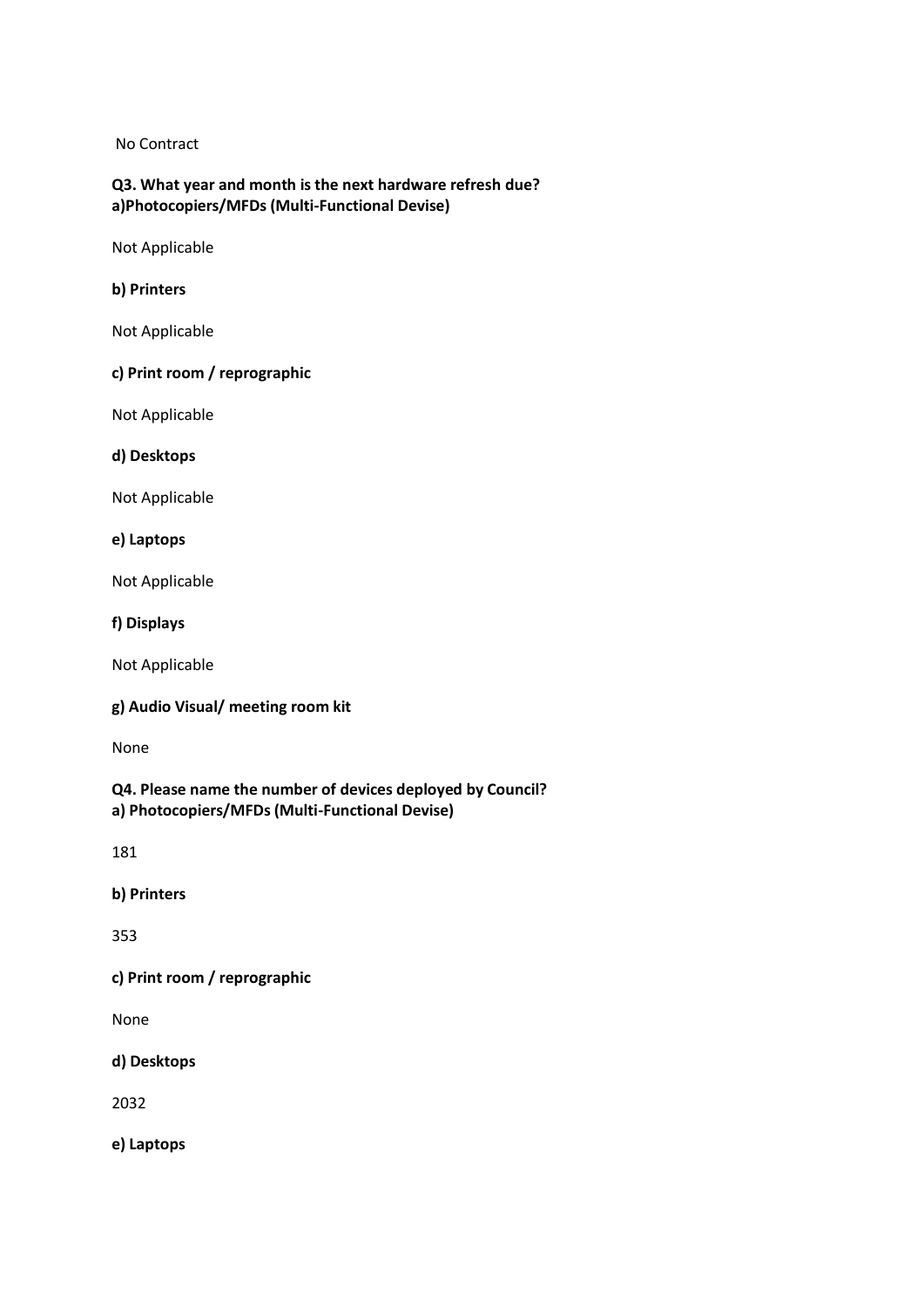2391

### **f) Displays**

Information not recorded.

## **g) Audio Visual/ meeting room kit**

Information not recorded.

# **Q5. In reply to question 4, which department/facility are those located? a)Photocopiers/MFDs (Multi-Functional Devise)**

Trust Wide.

## **b) Printers**

Trust Wide.

# **c) Print room / reprographic**

Not Applicable

**d) Desktops**

Trust wide

**e) Laptops**

Trust wide

**f) Displays**

Trust wide

#### **g) Audio Visual/ meeting room kit**

Trust wide

## **Q6. Please name the brand and model of the devices mentioned and the spend for each product. a)Photocopiers/MFDs (Multi-Functional Devise)**

Xerox

**b) Printers**

Xerox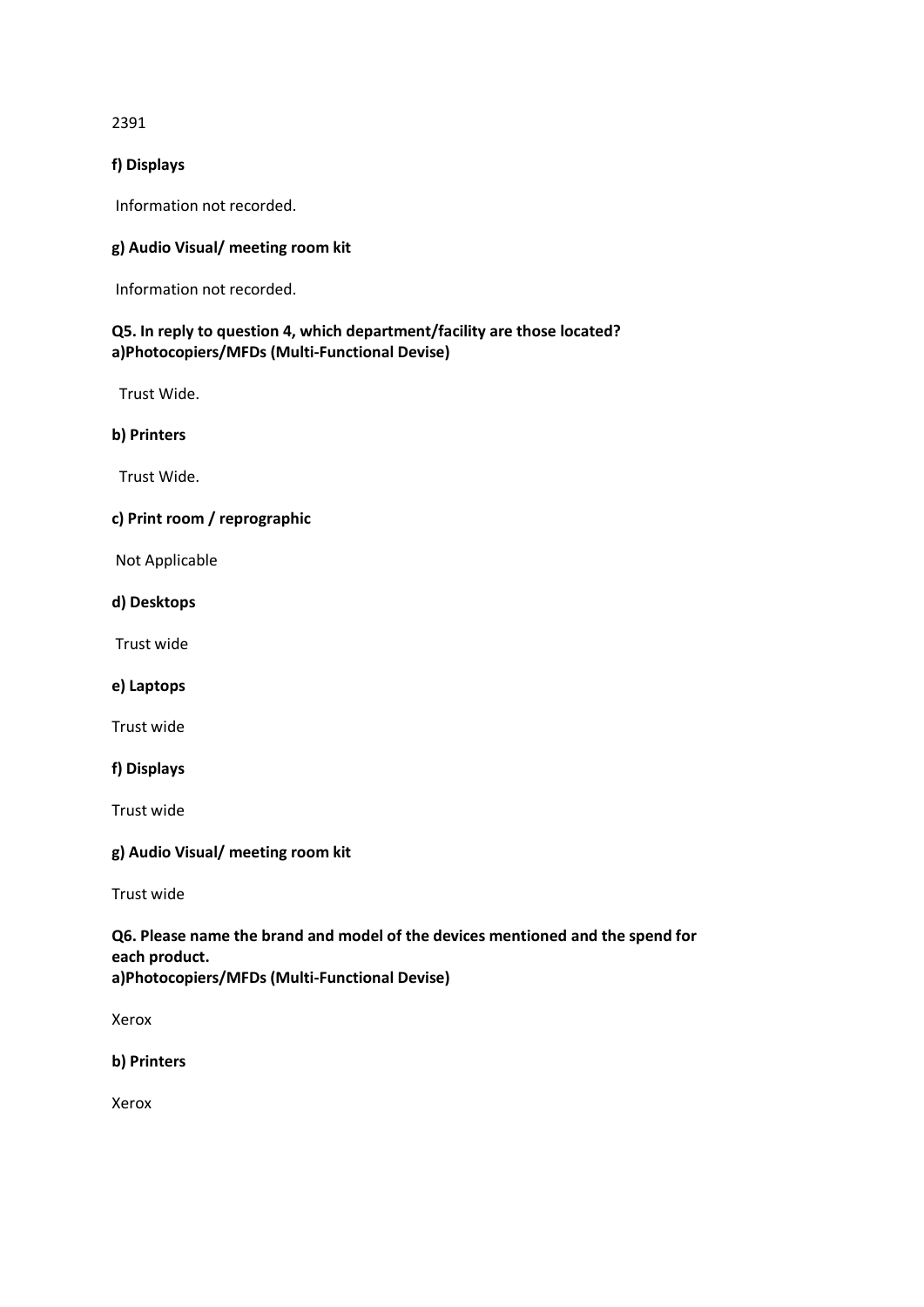## **c) Print room / reprographic**

Not Applicable

## **d) Desktops**

Dell and Lenovo various models costs not recorded.

### **e) Laptops**

Dell and Lenovo various models costs not recorded

## **f) Displays**

Various manufactures and models costs not recorded

## **g) Audio Visual/ meeting room kit**

Various manufactures and models costs not recorded

# **Q7. Details on how these were procured. i.e. By Framework i. Procurement method ii. If Framework, please state which one. a)Photocopiers/MFDs (Multi-Functional Devise)**

Not Applicable

**b) Printers**

Not Applicable **c) Print room / reprographic**

Not Applicable

**d) Desktops**

Framework

**e) Laptops**

Framework

**f) Displays**

Frame work

### **g) Audio Visual/ meeting room kit**

Not Applicable